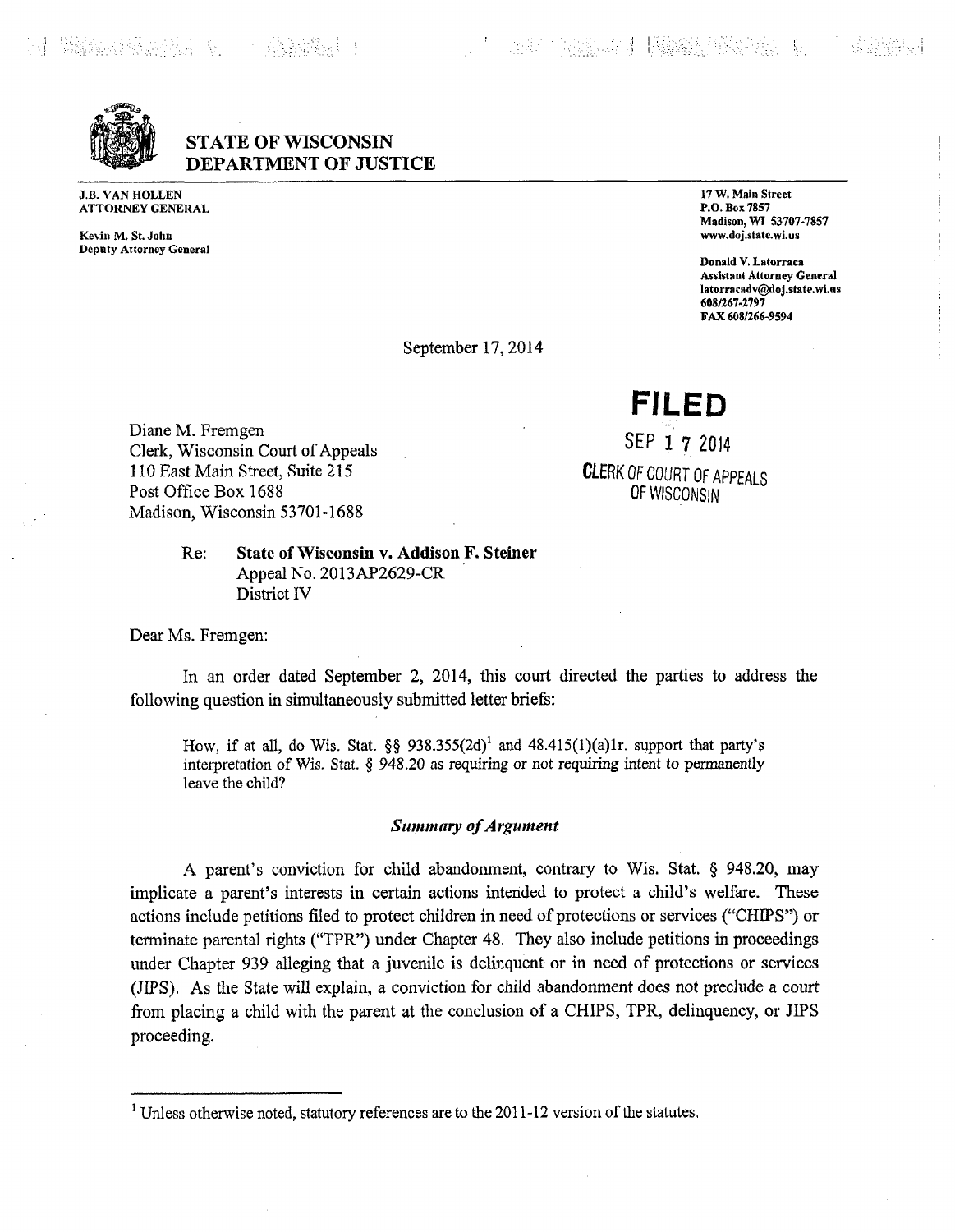*i* **;**

**;;**

Diane M. Fremgen Clerk, Wisconsin Court of Appeals September 17, 2014 Page 2

Further, nothing within these statutory schemes intended to protect <sup>a</sup> child's welfare suggest that the phrase "with intent to abandon" as used in Wis. Stat. § 948.20 requires proof of intent to "permanently" abandon the child. Instead, when Wis. Stat. § 948.20 is considered in conjunction with the language of these provisions and its legislative history, Wis. Stat. § 948.20's purpose is to protect <sup>a</sup> child from being left in <sup>a</sup> place where the child may suffer from neglect, without regard to whether the person intended to "permanently" abandon the child.

- ASSS-SEERING

**;**

i na

《胡英辞》:

**:-.v:**

*■y.*

*■h*

**I**

**I**

**6** *U* **£**

**.**

*l* **\***

 **r.**

#### $Discussion$

In raising this question, this court noted that Wis. Stat. §§ 938.355(2d) and 48.415(l)(a)lr. "appear to impose potential civil consequences on parents convicted of abandonment under WIS. STAT. § 948.20 but not on parents convicted of child neglect or certain forms of child abuse." In addition to the statutes this court identified, Wis. Stat. § 48.355(2d) also recognizes that a conviction for child abandonment, contrary to Wis. Stat. § 948.20, has potential implications in CHIPS proceeding. The State will discuss each of these statutes and identity why <sup>a</sup> parent's conviction for child abandonment, contrary to Wis. Stat. § 948.20, is not fatal to the parent's interest in these proceedings. In addition, the State will make additional statutory interpretation arguments that support its position.

**TPR** Proceedings: In <sup>a</sup> TPR proceeding, "abandonment" may constitute grounds for termination of parental rights. Wis. Stat. § 48.415(l)(a). The legislature defined several circumstances that constitute abandonment. A conviction for child abandonment, contrary to Wis. Stat. § 948.20 is one such circumstance. Wis. Stat. § 48.415(1)(a)1r. The legislature identified several other circumstances constituting abandonment, including several that incorporate a temporal element into the definition. Wisconsin Stat.  $\S$  48.415(1)(a) provides in relevant part:

That the child has been left without provision for the child's care or support, the petitioner has investigated the circumstances surrounding the matter and*for 60 days* the petitioner has been unable to find either parent. 1.

That the child has been placed, or continued in a placement, outside the parent's home by a court order containing the notice required by s. 48.356 (2) or 938.356 (2) and the parent has failed to visit or communicate with the child for <sup>a</sup> *period of <sup>3</sup> months or longer.* **2.**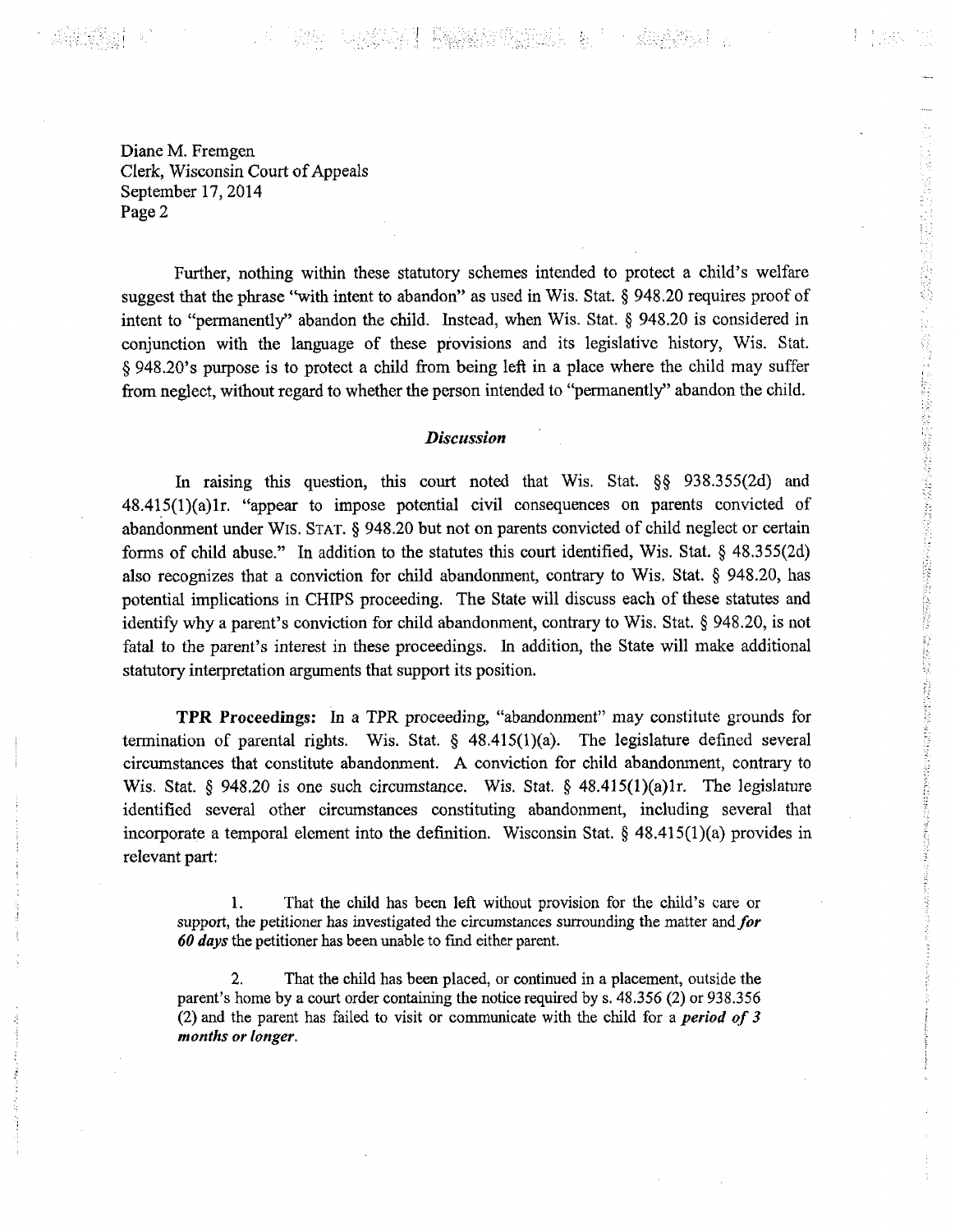# - Teles - The Looker April - Pakistics - April 1985<br>1988年 - The April - Pakistics - April 1987

**!**

Diane M. Fremgen Clerk, Wisconsin Court of Appeals September 17,2014 Page 3

> 3. The child has been left by the parent with any person, the parent knows or could discover the whereabouts of the child and the parent has failed to visit or communicate with the child for <sup>a</sup> *period of6 months or longer.*

*Id.* While these provisions describe circumstances that may support an inference that a parent intended to permanently abandon his or her child based upon the duration of <sup>a</sup> parent's absence, none constitute actual proofof <sup>a</sup> parent's intent to permanently abandon the child. Further, even if a parent's extended absence from a child's life under Wis. Stat.  $\S$  48.415(1)(a)1.-3. constitutes abandonment for TPR purposes, that absence would not automatically trigger criminal liability under Wis. Stat. § 948.20. For example, if <sup>a</sup> parent leaves <sup>a</sup> child with another responsible person or at a hospital, the parent would not be leaving a child in a place where a child may suffer because of neglect.

More importantly, in another subsection, the legislature demonstrated its ability to define abandonment without reference to any time periods from which a permanent intent to abandon could be inferred. Wisconsin Stat. § 48.415(l)(a)lm. provides:

That the child has been left by the parent without provision for the child's care or support in <sup>a</sup> place or manner that exposes the child to substantial risk of great bodily harm, as defined in s. 939.22 (14), or death. lm.

*Id.* This section most closely resembles the type of conduct proscribed in Wis. Stat. § 948.20. Like Wis. Stat. § 948.20, Wis. Stat. § 48.415(1)(a)1m. focuses on the potential harm to a child whose parents leave the child in a place without providing for appropriate care or support. This potential for <sup>a</sup> substantial risk of great bodily harm may occur whether or not the parent intends to permanently abandon the child.

While a conviction for child abandonment in violation of Wis. Stat. § 948.20 constitutes abandonment and grounds for termination of parental rights, it does not mandate the termination of parental rights. Rather, the court must conduct <sup>a</sup> fact-finding hearing at which "[t]he court shall decide what disposition is in the best interest of the child." Wis. Stat. § 48.424(3); see also Wis. Stat. § 48.426(2) ("The best interests of the child shall be the prevailing factor considered by the court in determining the disposition of all proceedings under this subchapter."). Simply put, a conviction under § 948.20 does not require a court to terminate parental rights. In a dispositional hearing, a court would certainly consider the circumstances of the underlying conviction in assessing whether it should terminate <sup>a</sup> parent's rights. And <sup>a</sup> court could reasonably conclude that termination of parental rights is not warranted if the conviction involved conduct that does not demonstrate parental intent to permanently abandon the child.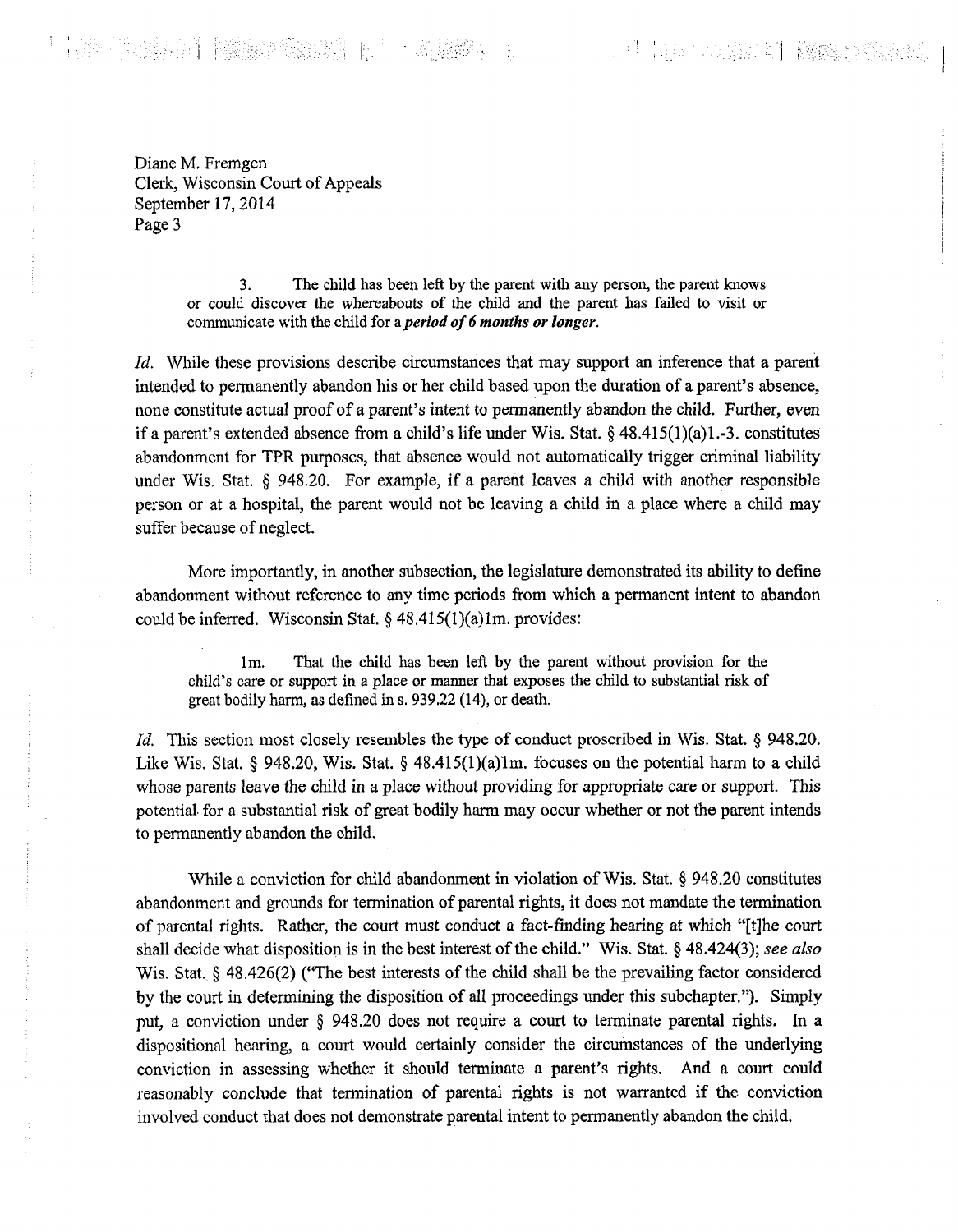**19. 医尿管炎** - H

**!**

**i**

**I i**

5

**}** *i* **¥**

*i* **I :**

**i: <sup>i</sup>**

**!**

**r**

しゅぎ アクセス

1.4、韩元的诗人的诗人的诗人的诗人的诗人的诗本书 计多类语言

Diane M. Fremgen Clerk, Wisconsin Court of Appeals September 17, 2014 Page 4

**CHIPS Proceedings:** In a CHIPS proceeding, a court must determine whether a department primarily responsible for providing services to the child has made "reasonable efforts" to prevent the removal of the child from the home. Wis. Stat.  $\S$  48.355(2c). If a person is found guilty of child abandonment contrary to Wis. Stat. § 948.20, the court is not required to include <sup>a</sup> "reasonable efforts" finding in the dispositional order. Wis. Stat. § 48.355(2d)(b)l. However, in entering its dispositional order, Wis. Stat. § 48.355(1) guides the court's decision making. It requires the court to maintain and protect the child's well being in <sup>a</sup> manner least restrictive of the rights of the parent and the child. Further, this section directs the court to preserve the family unit when it is consistent with the child's best interest. *Id.*

Once the court finds that the defendant has been convicted of child abandonment and the court enters its dispositional order, the department must prepare a permanency plan. Wis. Stat. § 48.355(2e). A permanency plan is "a plan designed to ensure that <sup>a</sup> child is reunified with his or her family whenever appropriate, or that the child quickly attains a placement or home providing long-term stability." Wis. Stat. § 48.38(1)(b). The court must then conduct a hearing regarding permanency goals. Wis. Stat. § 48.355(2d)(c).

A conviction for abandonment of a child only removes a step in the CHIPS process. The facts underlying the conviction, including whether the parent intended to permanently or merely temporarily abandon the child, will guide the court's exercise of discretion as it addresses other aspects of the dispositional order and permanency plan order. Nothing within this process precludes the court from providing protective services to the child while the child remains with a parent convicted of child abandonment. In sum, nothing within the statutory scheme related to CHIPS proceedings suggests that this court should interpret Wis. Stat. § 948,20 to require the State to demonstrate that the person intended to "permanently" abandon the child.

**Juvenile Delinquency & JIPS Proceedings:** Following an adjudication that <sup>a</sup> juvenile is delinquent or the juvenile needs protection or services, a circuit court must enter a dispositional order under Wis. Stat. § 938.355. *See* Wis. Stat. §§ 938.34(1) and 938.345(1). In entering its dispositional order, the court must make findings that the department or agency providing services to the child has made "reasonable efforts" to prevent the juvenile's removal from his or her home. Wis. Stat. § 938.355(2c). However, the court is not required to make a "reasonable efforts" finding "with respect to <sup>a</sup> parent of <sup>a</sup> juvenile to prevent the removal of the juvenile from the home" if the parent has been convicted of child abandonment contrary to Wis. Stat. § 948.20. Wis. Stat. § 938.355(2d).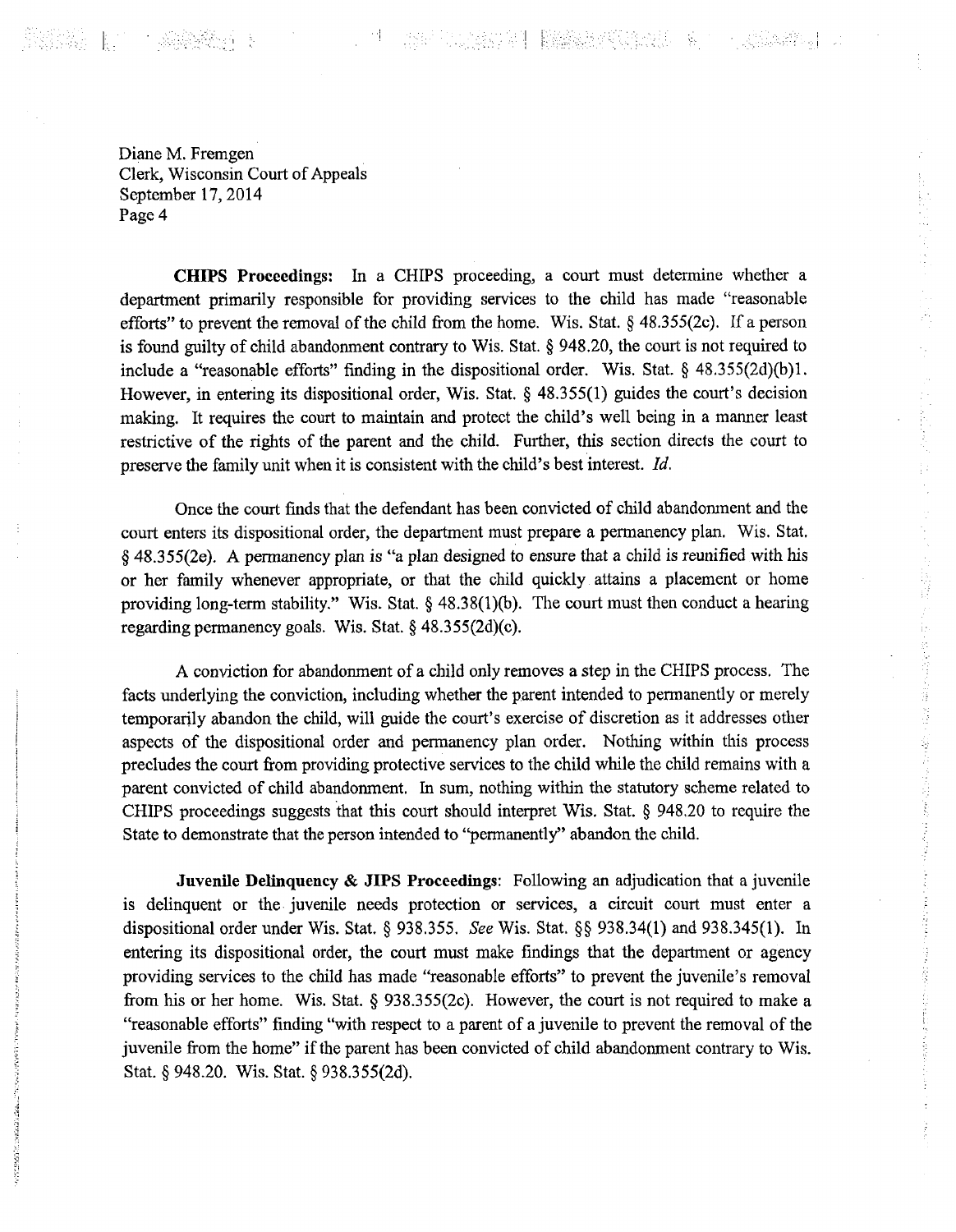# **「本的 以以法合同】 数据数据的数据数据**

Diane M. Fremgen Clerk, Wisconsin Court of Appeals September 17,2014 Page 5

While a child abandonment conviction eliminates the requirement for a court to make a "reasonable efforts" finding, the court must still conduct <sup>a</sup> hearing to determine permanency goals. Wis. Stat. § 938.355(2d)(c). The permanency plan is "a plan designed to ensure that <sup>a</sup> juvenile is reunified with his or her family whenever appropriate, or that the juvenile quickly attains <sup>a</sup> placement or home providing long-term stability." Wis. Stat. § 938.38(l)(b). Under this scheme, <sup>a</sup> parent's conviction for child abandonment does not foreclose the court from ordering <sup>a</sup> disposition that ultimately leads to placement ofthe child with the parent.

*m*

That Charles of the

**s** *m m.*

*m* **I**

**I**

*m*

**8!§**

**i I**

**11** 

**E8 I**

**Hi &** *n m* **P**

**B**<br>Beat 28, 2008, 2008

**I te** *M*!5s

**is Si i**

**I I !**

**g** *[C* **I**

**I**

**i E e !**

**a i 8**

Nothing within Chapter <sup>938</sup> suggests that the "intent to abandon" as used in Wis. Stat. **1** § 948.20 means that a parent has intended to permanently abandon his or her child. The statutes guiding juvenile delinquency or TIPS proceedings provide little guidance to this court as it interprets the scope of the "intent to abandon" requirement in Wis. Stat.  $\S 948.20$ .

**rs "Abandoned" as Defined in the Uniform Child Custody Jurisdiction and Enforcement Act (UCCJEA).** This court may also wish to consider how the term "abandoned" is defined in the UCCJEA. *See* Wis. Stat. ch. 822. Under Wis. Stat. § 822.02(1), "abandoned" means "left without provision for reasonable and necessary care or supervision." Nothing within the UCCJEA's definition of abandon turns on whether <sup>a</sup> parent intended to "permanently" abandon the child. Instead, Wis. Stat. § 822.02(1) focuses upon whether a parent has left a child without providing reasonable or necessary care or supervision. Similarly, Wis. Stat. § 948.20 concerns itself with leaving <sup>a</sup> child where the child may suffer from neglect, which the jury instruction defines as "to seriously endanger the health or safety of <sup>a</sup> child by failing to provide necessary care, food, clothing, medical or dental care, or shelter." Wis. Jl-Criminal <sup>2148</sup> (2003). The potential for harm to the child through neglect flows from the person's abandonment of the child itself, and not from whether the person intended to abandon the child permanently.

<sup>&</sup>lt;sup>2</sup> In its order requesting supplemental briefing, this court noted that certain Chapter 48 and 938 proceedings "appear to impose potential civil consequences on parents convicted of abandonment under WIS. STAT. § 948.20 but not on parents convicted of child neglect or certain forms of child abuse." Order at 2. Absent a clearly articulated legislative purpose for differentiating between the impact of convictions for certain crimes against children and not others in Chapter 48 or 938 proceedings, this court should not base its interpretation of the phrase "intent to abandon" in Wis. Stat. § 948.20 on these legislative choices. *See Eau Claire County* v. *General Teamsters Union Local No. 662*, 2000 WI 57, ^ 24 n.12, 235 Wis. 2d 385, <sup>611</sup> N.W.2d <sup>744</sup> (quoting *Pine Hill Coal Co.* v. *United States,* <sup>259</sup> U.S. 191, <sup>196</sup> (1922)) ('"It is <sup>a</sup> delicate business to base speculations about the purposes or construction of a statute on the vicissitudes of its passage.'").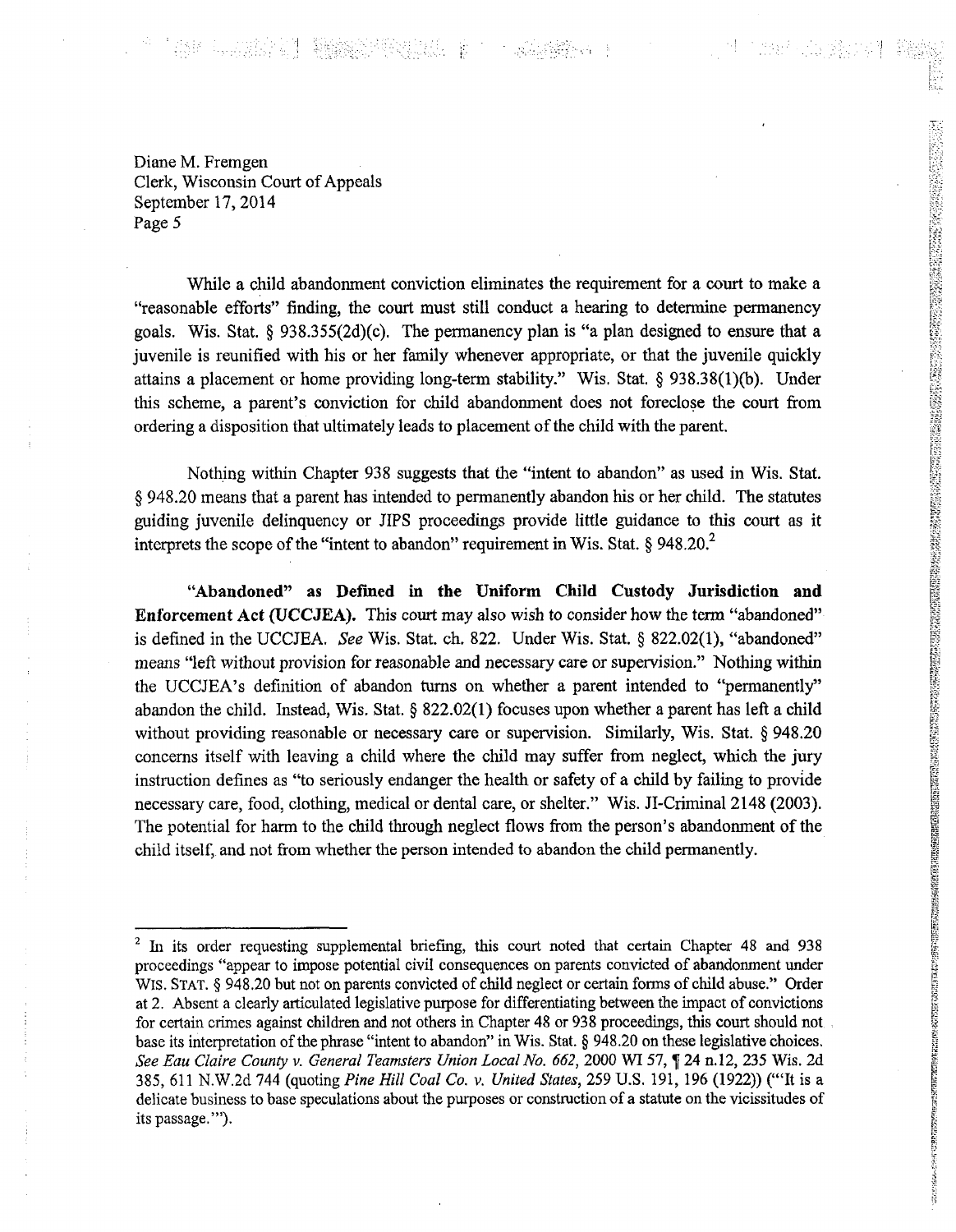Diane M. Fremgen Clerk, Wisconsin Court of Appeals September 17, 2014 Page 6

5. 1999年11月

**:**

**I**

**I**

**i**

**j i: ti**

**The legislative history of Wis. Stat. § 948.20 confirms the State's position that the State is not required to demonstrate that <sup>a</sup> parent intended to "permanently" abandon the child.** The State does not concede that Wis. Stat. § 948.20 is ambiguous. "It is not enough that there is <sup>a</sup> disagreement about the statutory meaning .... 'Statutory interpretation involves the ascertainment of meaning, not <sup>a</sup> search for ambiguity.'" *State ex rel. Kalal* v. *Circuit Court,* 2004 WI 58, ¶ 47, 271 Wis. 2d 633, 681 N.W.2d 110. "[A]s a general matter, legislative history need not be and is not consulted except to resolve an ambiguity in the statutory language, although legislative history is sometimes consulted to confirm or verify a plain-meaning interpretation." *Kalal*, 271 Wis. 2d 633,  $\parallel$  51. A review of Wis. Stat. § 948.20's legislative history confirms the State's interpretation that Wis. Stat. § 948.20 does not require proof of intent to permanently abandon **a** child.

**!!!! | 1999** | 1999 | 1999 | 1999 | 1999 | 1999 | 1999 | 1999 | 1999 | 1999 | 1999 | 1999 | 1999 | 1999 | 1999 |

**!.**

Through 1987 Wisconsin Act 332, $3$  the legislature consolidated various crimes against children in Chapter 948, renumbering the offense of abandonment of a child from Wis. Stat. § 940.28 to Wis. Stat. § 948.20. In the process, it removed the prior requirement that the child had to be under age 6. *See* <sup>1987</sup> Wisconsin Act 332, Note ("The special committee determined that there is no substantial reason for distinguishing between children under the age of 6 and other children for purposes of this crime.") Wis. Stat. § 940.28 (1955-56) read as follows:

**940.28 Abandonment of young child.** Whoever, with intent to abandon him, leaves any child under the age of 6 years in <sup>a</sup> place where he may suffer because of neglect may be imprisoned not more than 3 years.

When the legislature adopted Wis. Stat. § 940.28 (1955-56) as part of the rewrite of the criminal code in the 1950's, it modified the prior child abandonment statute, Wis. Stat. § 351.27 (1953-54). Wisconsin Stat. § 351.27 (1953-54) read in relevant part as follows:

**351.27 Abandonment of young child.** Any person having the custody of any child under the age of six years who shall expose such child in any highway or in any other place, with intent to abandon it, shall be punished by imprisonment....

In adopting the language that would eventually become Wis. Stat. § 940.28 (1955-56), the 1953 Legislative Council Report comment states:

COMMENT. This section covers a very special type of conduct—the abandonment of children who are so young that they are unable to care for themselves. It covers cases such as the abandonment of a baby on a doorstep.

<sup>&</sup>lt;sup>3</sup> http://docs.legis.wisconsin.gov/1987/related/acts/332.pdf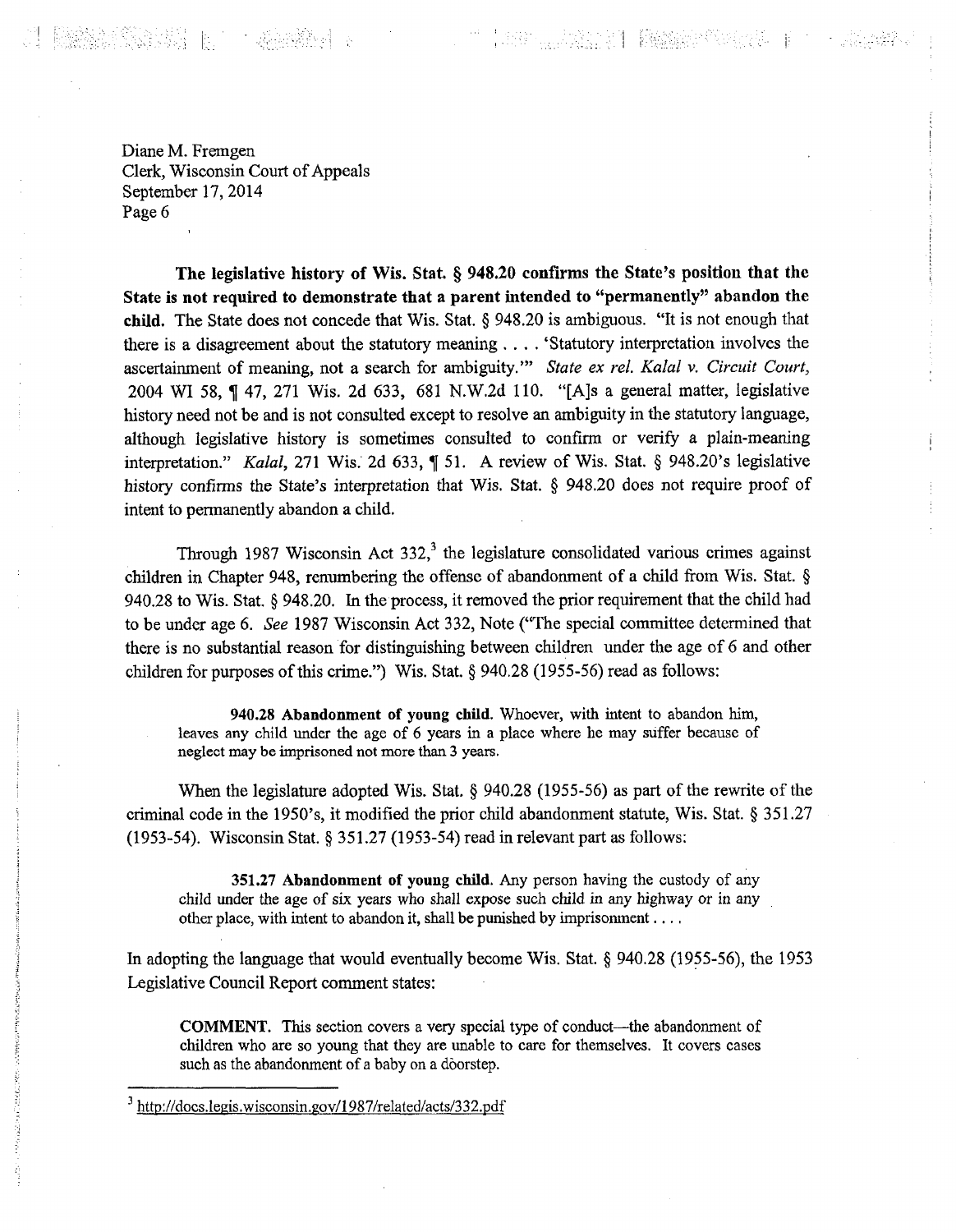i ne de la provincia de la provincia<br>La necessidad de la provincia ft

Diane M. Fremgen Clerk, Wisconsin Court of Appeals September 17, 2014 Page 7

P

*i*

'

**s**;ft ft

*1* ft

Section covered. 351.27 *Abandonment of young child* was the same as the new one except that it provided that the child be "expose(d)  $\ldots$  in any highway or in any other place." The new section substitutes "in <sup>a</sup> place where he (the child) may suffer because of neglect." This was apparently the intent of the ambiguous provision in the old section.

V Wisconsin Legislative Council, Judiciary Committee Report on the Criminal Code, at 70-71 (1953).

Nothing within this legislative history suggests that the legislature intended to incorporate <sup>a</sup> requirement that <sup>a</sup> parent intend to "permanently" leave <sup>a</sup> child to sustain <sup>a</sup> conviction for abandonment of <sup>a</sup> child. Like Wis. Stat. § 948.20, the prior child abandonment statutes focused upon the act of leaving a child in a place where the child may suffer harm, such as <sup>a</sup> roadway, and not on whether the parent intended to "permanently" abandon his or her child.

**This court should not interpret the phrase "intent to abandon" in <sup>a</sup> manner that requires the State to demonstrate that the parent had the intent to permanently abandon the child.** Steiner would effectively rewrite Wis. Stat. § 948.20 as follows:

Whoever, with intent to *permanently* abandon the child, leaves any child in a place where the child may suffer because of neglect is guilty of a Class G felony.

> (emphasis added). This court should decline to narrow Wis. Stat. § 948.20's scope by qualifying the word "abandon" through the insertion of the adverb "permanently." *See Lang* v. *Lang,* <sup>161</sup> Wis. 2d 210, 224, <sup>467</sup> N.W.2d <sup>772</sup> (1991) ("[W]e will not read extra words into <sup>a</sup> statute to achieve a specific result."). To read the word "permanently" into Wis. Stat. § 948.20 would undermine its very purpose to protect <sup>a</sup> child from being left "in <sup>a</sup> place where the child may suffer because of neglect." *Id.* This potential for harm to the child through neglect arises whether or not the person has the intent to "permanently" abandon the child.